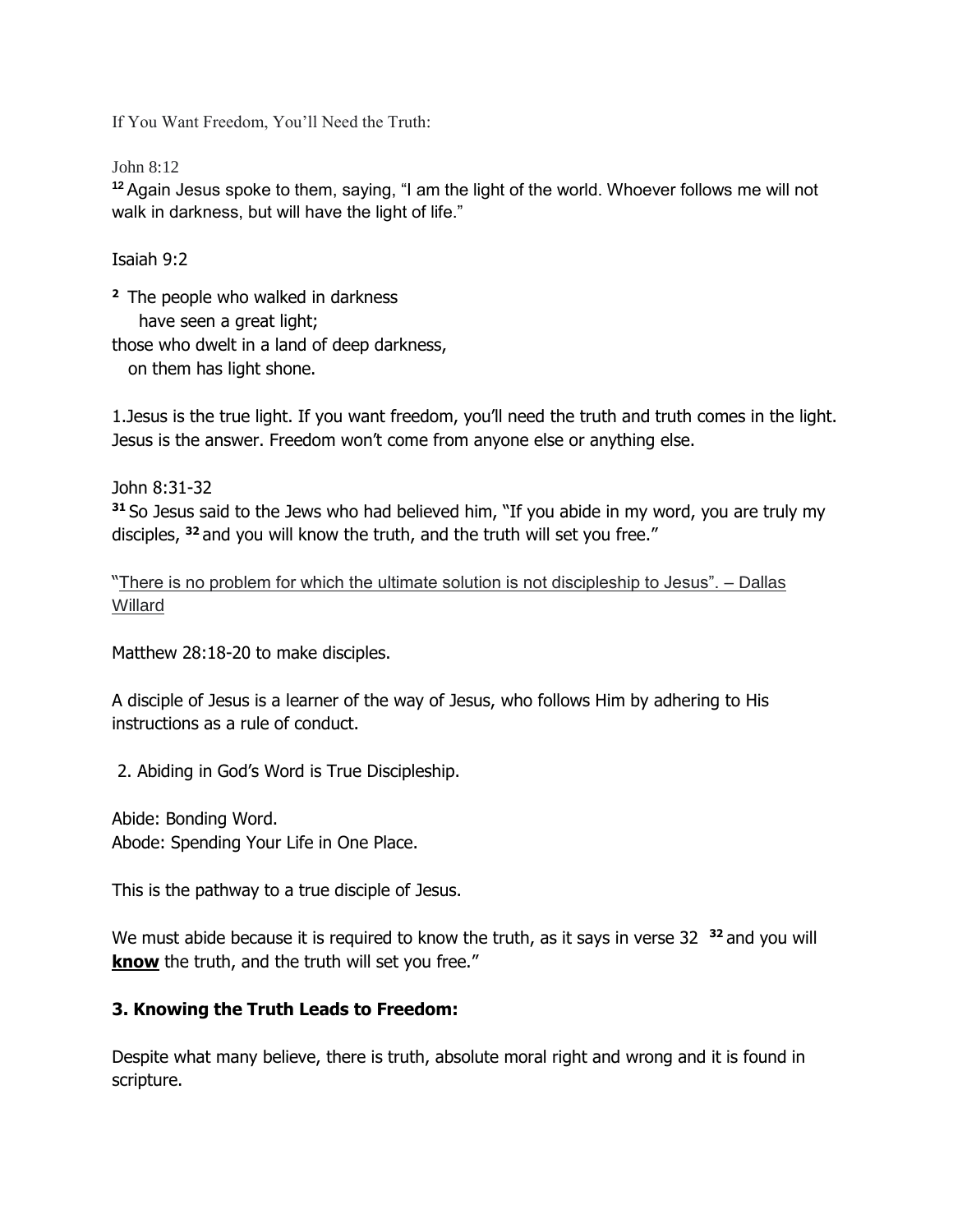John 8:33

**<sup>33</sup>**They answered him, "We are offspring of Abraham and have never been enslaved to anyone. How is it that you say, 'You will become free'?"

John 8:34-35

**<sup>34</sup>**Jesus answered them, "Truly, truly, I say to you, everyone who practices sin is a slave to sin. **<sup>35</sup>**The slave does not remain in the house forever; the son remains forever.

Jesus contrasts two members of a typical household.

## That is what sin does, **The Bible is clear that We do not become sinners because we commit sins; we commit sins because we are sinners,**

Galatians 3:22 (NLT) <sup>22</sup> But the Scriptures declare that we are all prisoners of sin we have fallen, sin-oriented hearts.

Sin is to fail against God, to miss the goal,

"sin is the failure to love God and others by not treating them with the honor that they deserve." Tim Mackie Anytime we don't fully love God or fully love others, we fail.

Here is one of the scariest things about sin: We usually don't know when we are sinning, and oftentimes we think we're succeeding and doing what is right, (1 Samuel 26:21) We so easily deceive ourselves

John 8:36 <sup>36</sup> So if the Son sets you free, you are truly free.

## **4. Freedom Comes From the Son**: The Son sets you free.

The sin that entangles us, we can never free ourselves from, but by Jesus' death on the cross and his resurrection by the power of the Spirit, We can be set free from the power of sin by believing that this is true.

Now this is important, when we're set free, we're not set free to do whatever we want. People's ideas of freedom have radically shifted.

Freedom has been redefined to do whatever the heck you want to do. "You do you" a It is everywhere.

Ironically, this redefinition of freedom is actually what the New Testament calls "slavery."